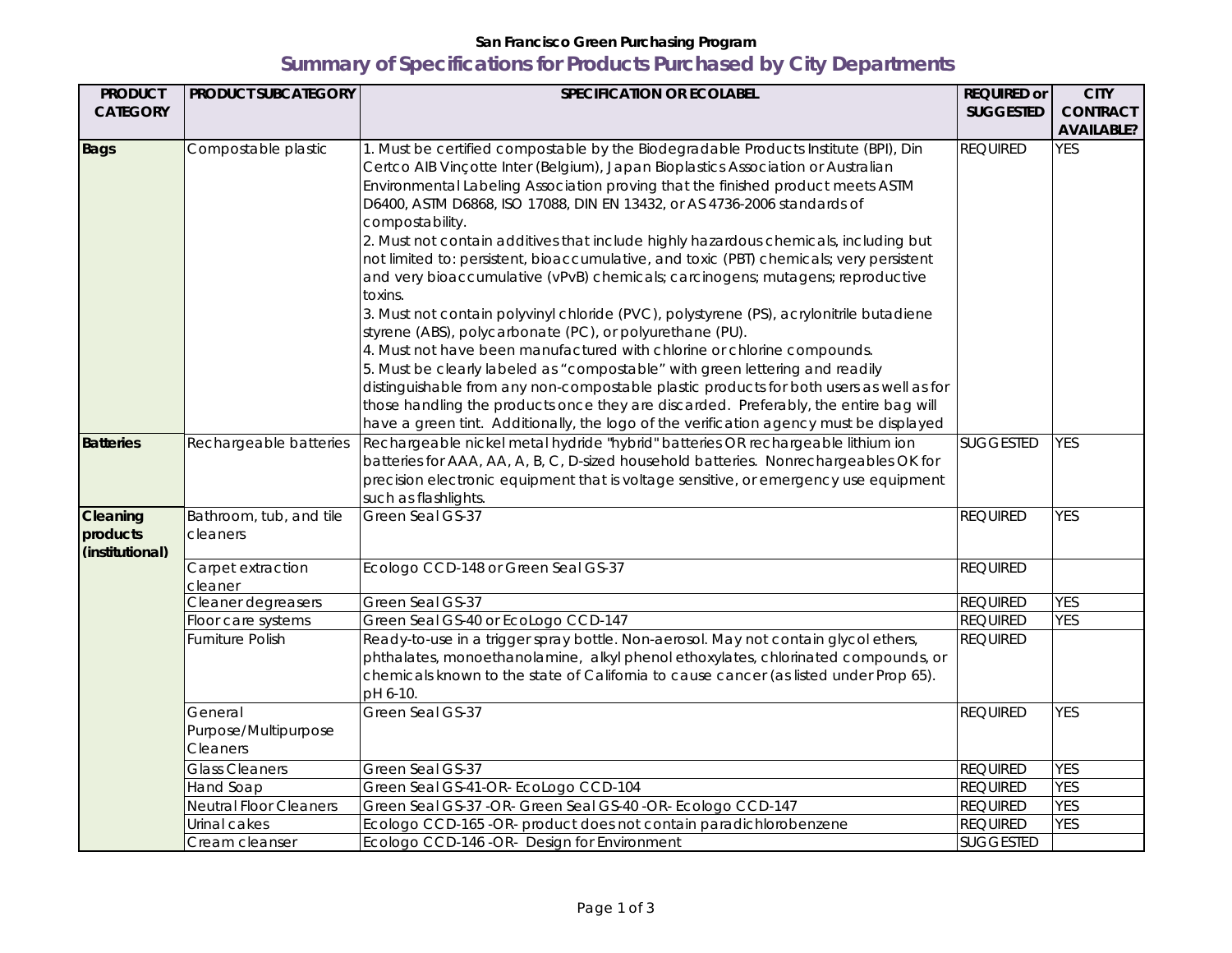## **San Francisco Green Purchasing Program Summary of Specifications for Products Purchased by City Departments**

| <b>PRODUCT</b>              | <b>PRODUCT SUBCATEGORY</b>        | SPECIFICATION OR ECOLABEL                                                                                                                                                                                       | <b>REQUIRED or</b> | <b>CITY</b>       |
|-----------------------------|-----------------------------------|-----------------------------------------------------------------------------------------------------------------------------------------------------------------------------------------------------------------|--------------------|-------------------|
| <b>CATEGORY</b>             |                                   |                                                                                                                                                                                                                 | <b>SUGGESTED</b>   | <b>CONTRACT</b>   |
|                             |                                   |                                                                                                                                                                                                                 |                    | <b>AVAILABLE?</b> |
|                             | Metal polish                      | Design for Environment                                                                                                                                                                                          | <b>SUGGESTED</b>   |                   |
|                             | Grafitti removers                 | Design for Environment                                                                                                                                                                                          | <b>SUGGESTED</b>   |                   |
|                             | <b>Disinfectants</b>              | Hydrogen peroxide as sole active ingredient                                                                                                                                                                     | <b>SUGGESTED</b>   |                   |
|                             | Automatic dishwasher              | May not contain alkyl phenol ethoxylates                                                                                                                                                                        | <b>SUGGESTED</b>   |                   |
|                             | detergents                        |                                                                                                                                                                                                                 |                    |                   |
|                             | Drain odor control                | Ecologo CCD-115                                                                                                                                                                                                 | <b>SUGGESTED</b>   |                   |
| <b>Electronics</b>          | Computers - desktop               | <b>EPEAT Gold</b>                                                                                                                                                                                               | <b>REQUIRED</b>    | <b>YES</b>        |
|                             | Computers - monitors              | <b>EPEAT Gold</b>                                                                                                                                                                                               | <b>REQUIRED</b>    | <b>YES</b>        |
|                             | Computers - laptop                | <b>EPEAT Gold</b>                                                                                                                                                                                               | <b>REQUIRED</b>    | <b>YES</b>        |
|                             | Computers - netbook               | <b>EPEAT Gold</b>                                                                                                                                                                                               | <b>REQUIRED</b>    | <b>YES</b>        |
|                             | Computer servers                  | Climate Savers Certified -AND/OR- Energy Star labelled                                                                                                                                                          | <b>REQUIRED</b>    | <b>YES</b>        |
| <b>Electronics</b>          | Keyboard cleaners                 | Use vacuums, air blowers, or brushes instead of aerosol cleaners                                                                                                                                                | <b>SUGGESTED</b>   |                   |
| cleaners                    |                                   |                                                                                                                                                                                                                 |                    |                   |
| Foodware                    | Plates, cups, utensils,           | Reusable foodware preferred. If not possible, foodware must be recyclable or                                                                                                                                    | <b>REQUIRED</b>    | <b>YES</b>        |
|                             | containers                        | compostable.                                                                                                                                                                                                    |                    |                   |
| <b>Fuel</b>                 | Diesel - biodiesel                | B20 biodiesel goals established for City departments: 50% by 2007                                                                                                                                               | <b>REQUIRED</b>    | <b>YES</b>        |
| <b>Furniture</b>            | Various                           | Check Virtual Warehouse before purchasing new products                                                                                                                                                          | <b>SUGGESTED</b>   |                   |
| Lighting                    | Fluorescent tubes                 | <b>Click for lighting specs</b>                                                                                                                                                                                 | <b>REQUIRED</b>    | <b>YES</b>        |
|                             | High intensity discharge<br>(HID) | <b>Click for lighting specs</b>                                                                                                                                                                                 | <b>REQUIRED</b>    | <b>YES</b>        |
|                             | Metal halide                      | <b>Click for lighting specs</b>                                                                                                                                                                                 | <b>REQUIRED</b>    | <b>YES</b>        |
|                             | LED exit signs & retrofit         | <b>Click for lighting specs</b>                                                                                                                                                                                 | <b>REQUIRED</b>    | <b>YES</b>        |
|                             | kits                              |                                                                                                                                                                                                                 |                    |                   |
|                             | Integral LED lamps                | <b>Click for lighting specs</b>                                                                                                                                                                                 | <b>REQUIRED</b>    | <b>YES</b>        |
|                             | <b>Ballasts</b>                   | <b>Click for lighting specs</b>                                                                                                                                                                                 | <b>REQUIRED</b>    | <b>YES</b>        |
| Janitorial                  | Electric hand dryers              | High velocity hand dryers recommended as an alternative to paper towels                                                                                                                                         | <b>SUGGESTED</b>   |                   |
| supplies                    | Cloths, dust mops, wet<br>mops    | Microfiber                                                                                                                                                                                                      | <b>SUGGESTED</b>   | <b>YES</b>        |
| <b>Janitorial</b><br>papers | Paper towels                      | Must contain 40+% post consumer waste (PCW) recycled content; roll cores must<br>contain 100% recycled fiber (unless specified otherwise by proprietary towel<br>dispensers). Universal paper towel dispensers. | <b>REQUIRED</b>    | <b>YES</b>        |
|                             | Toilet tissue                     | Must contain 20+% PCW recycled content. Roll cores must contain 100% recycled fiber. REQUIRED                                                                                                                   |                    | <b>YES</b>        |
|                             | Toilet seat covers                | Must contain 20+% PCW recycled content.                                                                                                                                                                         | <b>REQUIRED</b>    | <b>YES</b>        |
| Lubricants                  | Various                           | No tetrachloroethylene (TCE), naphthalene, n-hexane                                                                                                                                                             | <b>SUGGESTED</b>   |                   |
| <b>Moving</b>               | Moving boxes                      | Reusable plastic                                                                                                                                                                                                | <b>SUGGESTED</b>   |                   |
| supplies                    |                                   |                                                                                                                                                                                                                 |                    |                   |